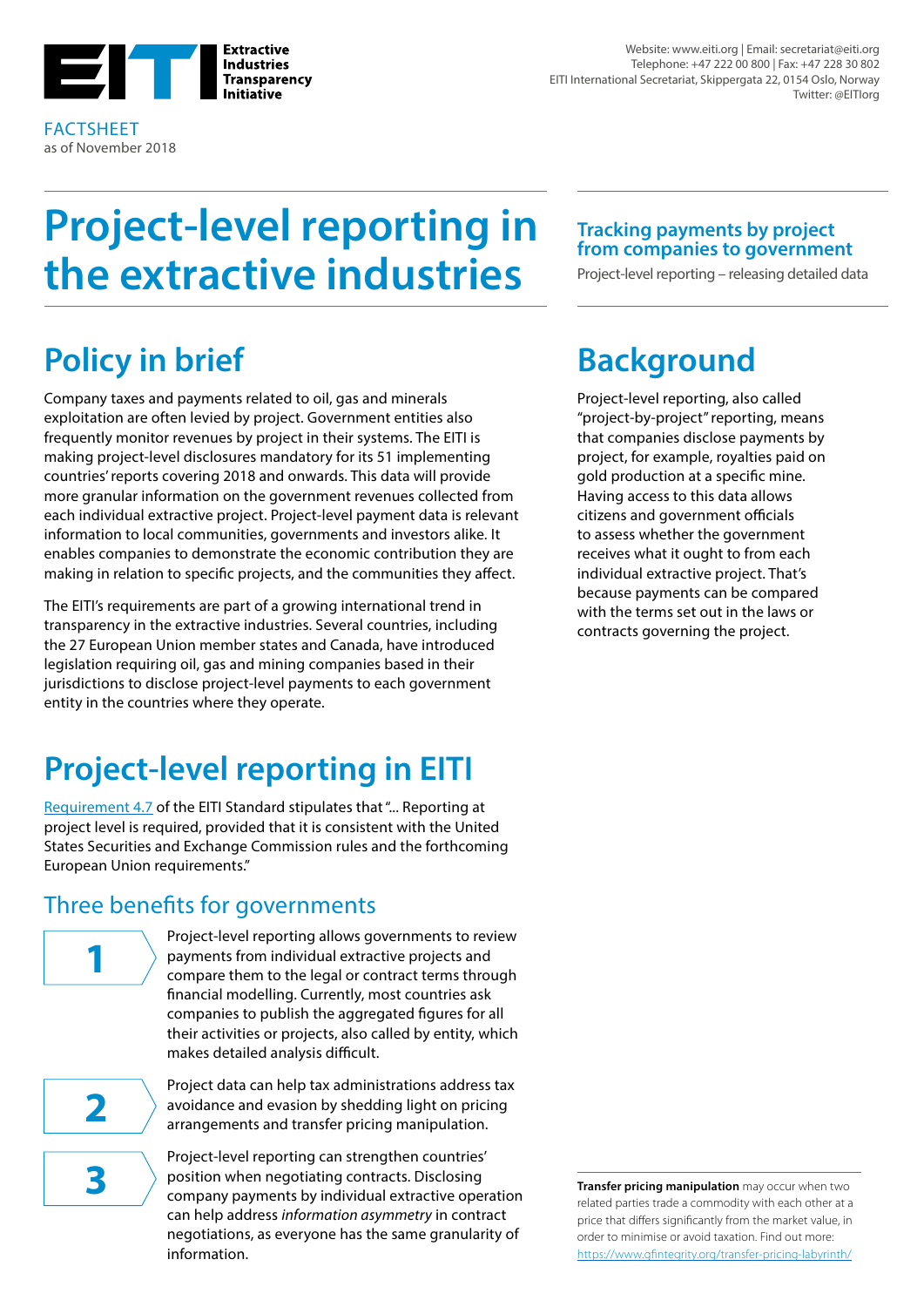### **Project-level reporting in EITI (continued)**

### Three benefits for companies



It can help create a level-playing field for companies by ensuring data is publicly available across each individual project. Combined with beneficial ownership disclosures, project-level reporting can also facilitate companies' due diligence procedures when considering new joint ventures or mergers and acquisitions.



Project-level reporting helps companies demonstrate the economic contribution they are making in relation to specific projects and the communities they affect.

**3**

It can aid companies in meeting international reporting requirements under Canadian, EU or national legislation. It will avoid duplication of efforts, making reporting cheaper.

### Three benefits for civil society and communities



**2**

**3**

Communities and civil society organisations (CSOs) can use project data to hold governments and companies to account. For example, they can compare what companies actually pay to the government with other project-level data, to ensure the terms stipulated in contracts and licenses (their legal terms) are followed.

Project-level reporting makes it easier to track cashflows from a company to the community. It enables civil society and communities to assess whether a project benefits the local communities. The public can hold the direct beneficiaries in their communities to account, once equipped with full information regarding local contributions.

Some large projects involve several companies. Projectlevel data on joint ventures enables communities to identify and focus their attention towards the right parties responsible for the payments.

#### **Equinor's position on payments to governments reporting**

"We welcome initiatives to strengthen revenue transparency legislation, including project-byproject disclosure of payments. [...] For Equinor, it is important that revenue transparency regulation applies globally, is effective, and creates a levelled playing field for all companies, communities and governments."

Source: [https://www.equinor.com/](https://www.equinor.com/en/how-and-why/sustainability/transparency.html) [en/how-and-why/sustainability/](https://www.equinor.com/en/how-and-why/sustainability/transparency.html) [transparency.html](https://www.equinor.com/en/how-and-why/sustainability/transparency.html)

#### **"Financial modelling**, in

the EITI context, could be thought of as 'next level reconciliation'. Modelling goes a stage further than comparing figures: it analyses the terms of a contract, and the economics of the project."

**– Johnny West, OpenOil**

Find out more: https://eiti.org/blog/ financial-modelling-next-step-ineiti-reconciliations.

## **The transparency triangle** Contract transparency and beneficial

ownership in combination with project-level reporting

Analysing the economic and social impact of a project works best when combining various forms of data. In addition to knowing *how much* companies are paying, one should also find out *who* is benefiting and under *what* terms. Therefore, project-level EITI reporting will be most effective when combined with beneficial ownership data and publicly-disclosed contracts.

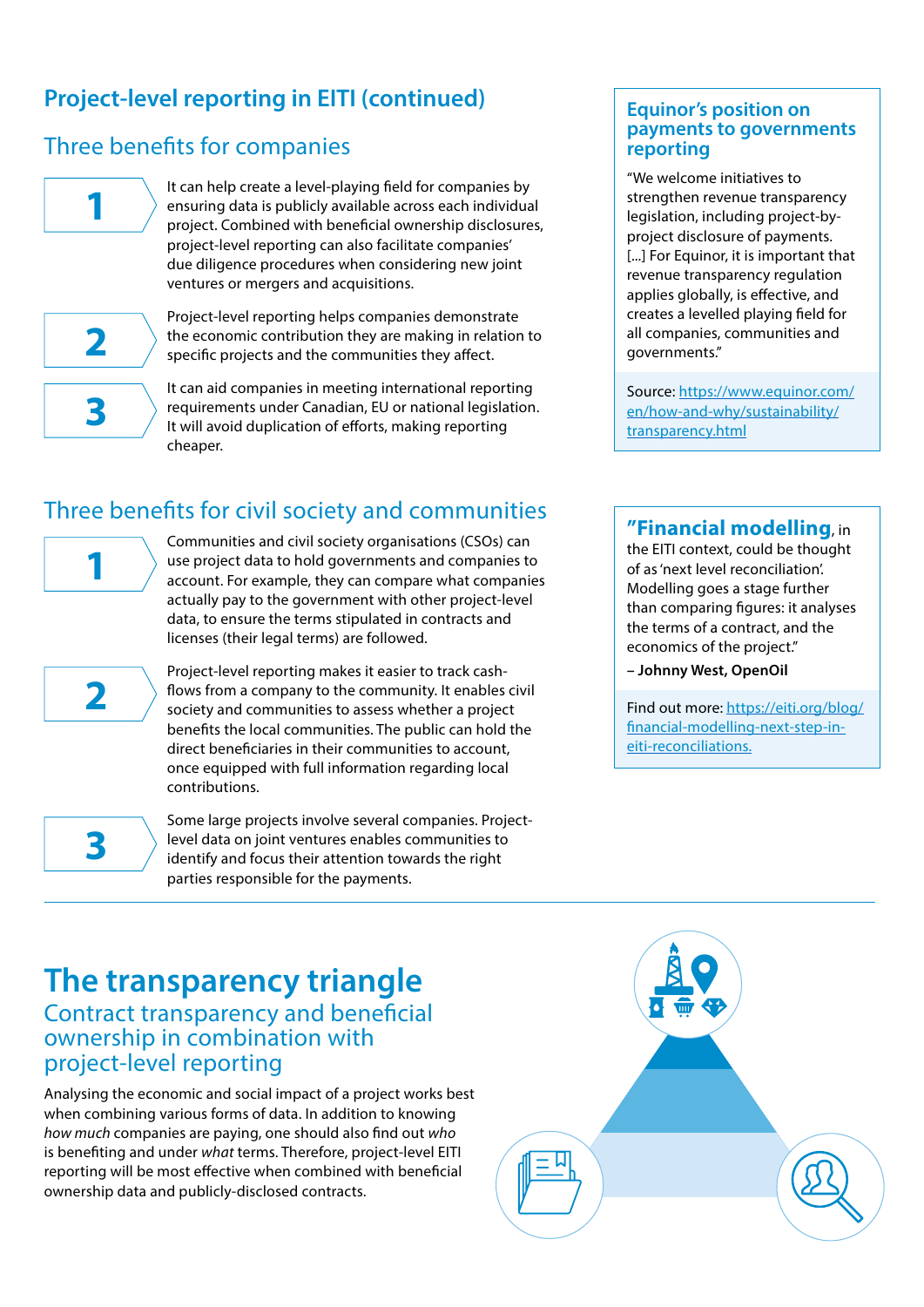## **Impact to date**

In 2017 the EITI assessed the reports<sup>1</sup> of 45 implementing countries to understand how many reported by project.<sup>2</sup>

Three countries fully disaggregated data by project: **Indonesia**, **Philippines** and **Trinidad and Tobago**. The disaggregated revenues were for individual Product Sharing Contracts/Agreements (PSCs/ PSAs) between governments and resource extraction companies. The reported payments were consistent with the EU's approach to project-level reporting.

An additional 25 countries partially reported by project. This means that EITI data was disaggregated for some projects or revenue streams, but not all. Three of these countries included a definition of the term 'project', but the disclosures were only by project for some sectors, companies or revenue streams. The remaining 17 EITI countries did not report by project.

All multi-stakeholder groups in EITI countries are currently working to disclose financial data by project. This is required for data covering 2018 and onwards. Please see EITI's guidance note on project-level reporting for more information.

1 <https://eiti.org/document/projectlevel-reporting-practices-in-eiti>

2 <https://eiti.org/BD/2017-14>

## **Blogs, resources and other links**

Blog: *EITI and project by project reporting*: [https://eiti.org/blog/eiti-project-by](https://eiti.org/blog/eiti-project-by-project-reporting)[project-reporting](https://eiti.org/blog/eiti-project-by-project-reporting)

Guidance note 29 Project-level reporting, including reporting template: <https://eiti.org/GN29>

Blog: *Project-level reporting – let's get granular*: [https://eiti.org/blog/project](https://eiti.org/blog/project-level-reporting-lets-get-granular)[level-reporting-lets-get-granular](https://eiti.org/blog/project-level-reporting-lets-get-granular)

Project-level reporting practices of the EITI: [https://eiti.org/document/](https://eiti.org/document/projectlevel-reporting-practices-in-eiti) [projectlevel-reporting-practices-in-eiti](https://eiti.org/document/projectlevel-reporting-practices-in-eiti)

Standard Terms of Reference for Independent Administrator services, including project-level reporting: [https://eiti.org/document/standard](https://eiti.org/document/standard-terms-of-reference-for-independent-administrator-services-including-projectlevel)[terms-of-reference-for-independent](https://eiti.org/document/standard-terms-of-reference-for-independent-administrator-services-including-projectlevel)[administrator-services-including](https://eiti.org/document/standard-terms-of-reference-for-independent-administrator-services-including-projectlevel)[projectlevel](https://eiti.org/document/standard-terms-of-reference-for-independent-administrator-services-including-projectlevel)

EITI Board decision on project-level reporting requirement: [https://eiti.org/](https://eiti.org/BD/2017-14) [BD/2017-14](https://eiti.org/BD/2017-14)

### **Example of project-level payment disclosure by an extractive company**

| <b>Company: EITI Petroleum Ltd</b> |              |             |                  |                     |                |                                          |               |
|------------------------------------|--------------|-------------|------------------|---------------------|----------------|------------------------------------------|---------------|
|                                    | <b>TAXES</b> | <b>FEES</b> | <b>ROYALTIES</b> | <b>LICENSE FEES</b> | <b>BONUSES</b> | <b>PRODUCTION</b><br><b>ENTITLEMENTS</b> | <b>TOTALS</b> |
| <b>NON-PROJECT PAYMENTS</b>        |              |             |                  |                     |                |                                          |               |
| Non-project payments               | 12 849 000   | 990 000     |                  |                     |                |                                          | 13 839 000    |
| <b>PROJECT-LEVEL PAYMENTS</b>      |              |             |                  |                     |                |                                          |               |
| Project 1                          |              |             | 5 000 000        |                     | 200 000        |                                          | 5 200 000     |
| Project 2                          |              |             | 304 000          | 50000               |                |                                          | 354 000       |
| Project 3                          |              |             | 15 200 000       | 500 000             |                | 100 000                                  | 15800000      |
| <b>TOTALS</b>                      | 12849000     | 990000      | 20 504 000       | 550000              | 200 000        | 100 000                                  | 35 193 000    |